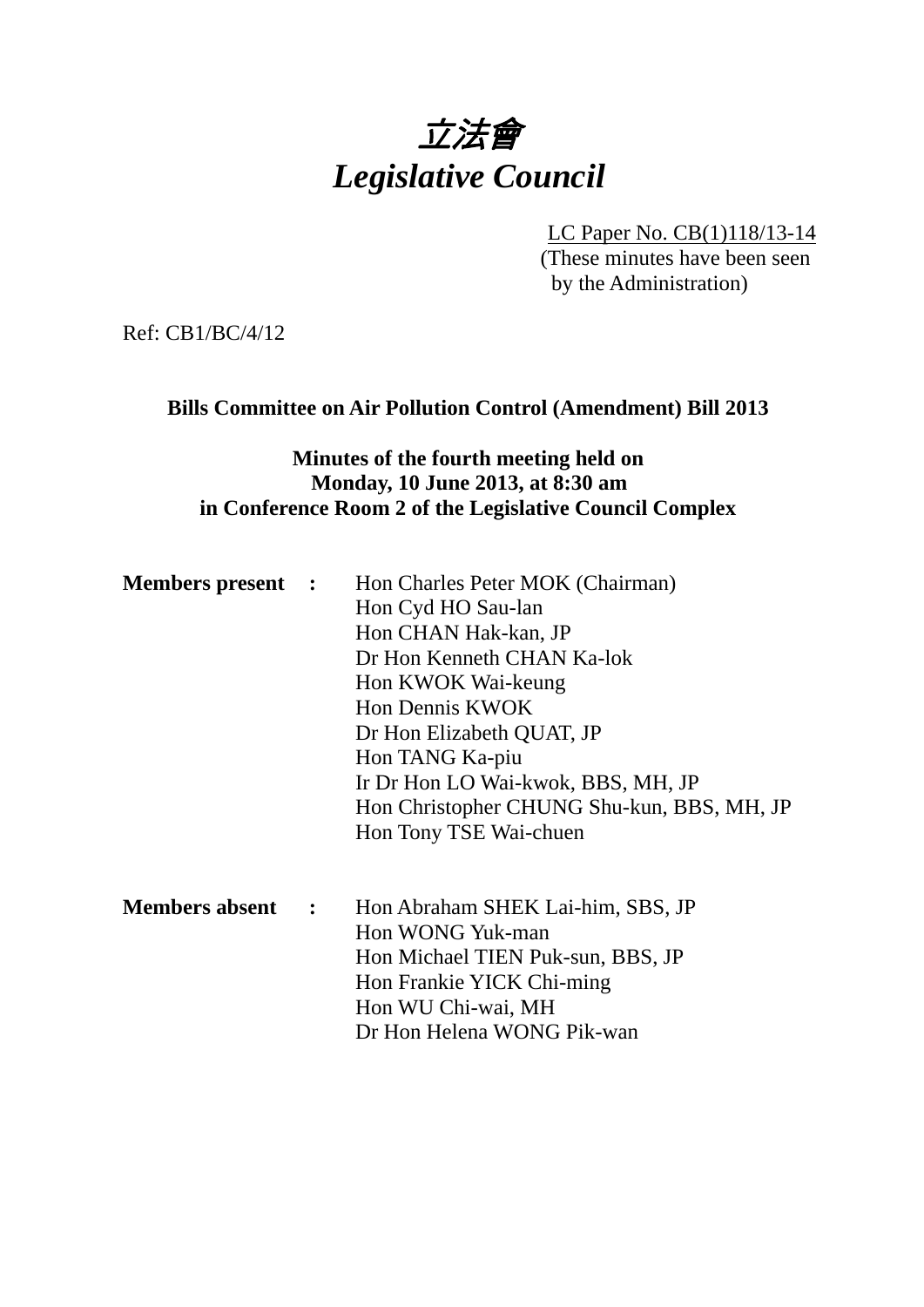| <b>Public Officers</b><br>attending | <b>Agenda item I</b>                                                                                                         |
|-------------------------------------|------------------------------------------------------------------------------------------------------------------------------|
|                                     | Ms Christine LOH Kung-wai, JP<br><b>Under Secretary for Environment</b>                                                      |
|                                     | Mr Andrew LAI Chi-wah, JP<br>Deputy Director of Environmental Protection (3)<br><b>Environmental Protection Department</b>   |
|                                     | Mr PANG Sik-wing<br>Principal Environmental Protection Officer<br>(Air Policy)<br><b>Environmental Protection Department</b> |
|                                     | Ms Selina LAU Suet-ching<br><b>Senior Government Counsel</b><br>Department of Justice                                        |
| <b>Clerk in attendance:</b>         | Ms Sophie LAU<br>Chief Council Secretary (1)2                                                                                |
| <b>Staff in attendance:</b>         | Miss Evelyn LEE<br><b>Assistant Legal Adviser 10</b>                                                                         |
|                                     | Ms Macy NG<br>Senior Council Secretary (1)2                                                                                  |
|                                     | Ms Emily LIU<br>Legislative Assistant (1)2                                                                                   |

# Action

# **I Meeting with the Administration**

Follow-up to issues arising from the meeting on 5 June 2013

| $(LC$ Paper No. $CB(1)1254/12-13(01)$ - List of follow-up actions |                                 |
|-------------------------------------------------------------------|---------------------------------|
|                                                                   | arising from the meeting on     |
|                                                                   | 5 June 2013                     |
| LC Paper No. $CB(1)1254/12-13(02)$                                | - Administration's response to  |
|                                                                   | issues raised at the meeting on |
|                                                                   | 5 June 2013)                    |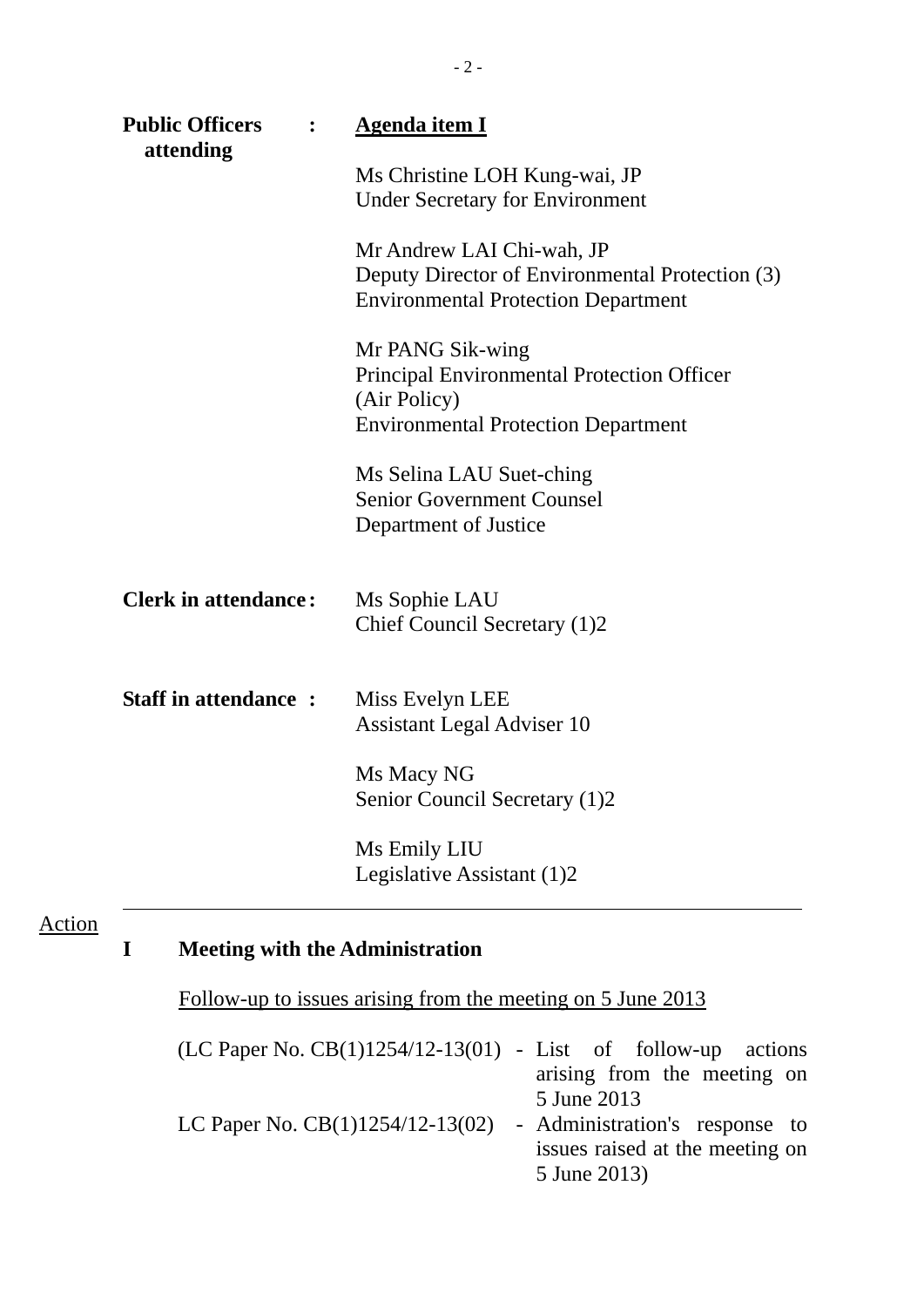The Bills Committee deliberated (index of proceedings attached at **Annex**).

2. The Administration briefed members on the paper which set out the Administration's response to the issues raised by members at the meeting on 5 June 2013.

### Clause-by-clause examination of the Bill

| (LC Paper No. $CB(3)364/12-13$ )  | - The Bill                                 |
|-----------------------------------|--------------------------------------------|
| LC Paper No. $CB(1)851/12-13(02)$ | - Marked-up copy of the Bill               |
|                                   | prepared by the Legal Service<br>Division) |

3. The Bills Committee completed clause-by-clause examination of the Bill.

#### Follow-up actions required of the Administration

Admin 4. In respect of section 7A(4) of the Air Pollution Control (Amendment) Bill 2013, which stated that the Secretary for the Environment must submit to the Advisory Council on the Environment ("ACE") a report of the review, the Administration was requested to provide an explanation of the procedures for conducting the review, including the role of ACE, and that of the Department of Health; and the actions required of the ACE upon receipt of the review report.

#### Legislative timetable

Clerk 5. The Bills Committee agreed that the Administration's response in respect of paragraph 4 above should be circulated to members for their consideration of whether a further meeting should be held to discuss the issues therein. If no further views were raised by members, the Bills Committee was deemed to have completed the scrutiny of the Bill. Members requested that the Second Reading debate on the Bill should be resumed as early as possible.

> (*Post-meeting note:* The Administration's response was issued vide LC Paper No. CB(1)1301/12-13(02) on 14 June 2013. By the deadline on 18 June 2013, no members had raised further views on the Bill. The Second Reading debate on the Bill was resumed at the Council meeting of 10 July 2013.)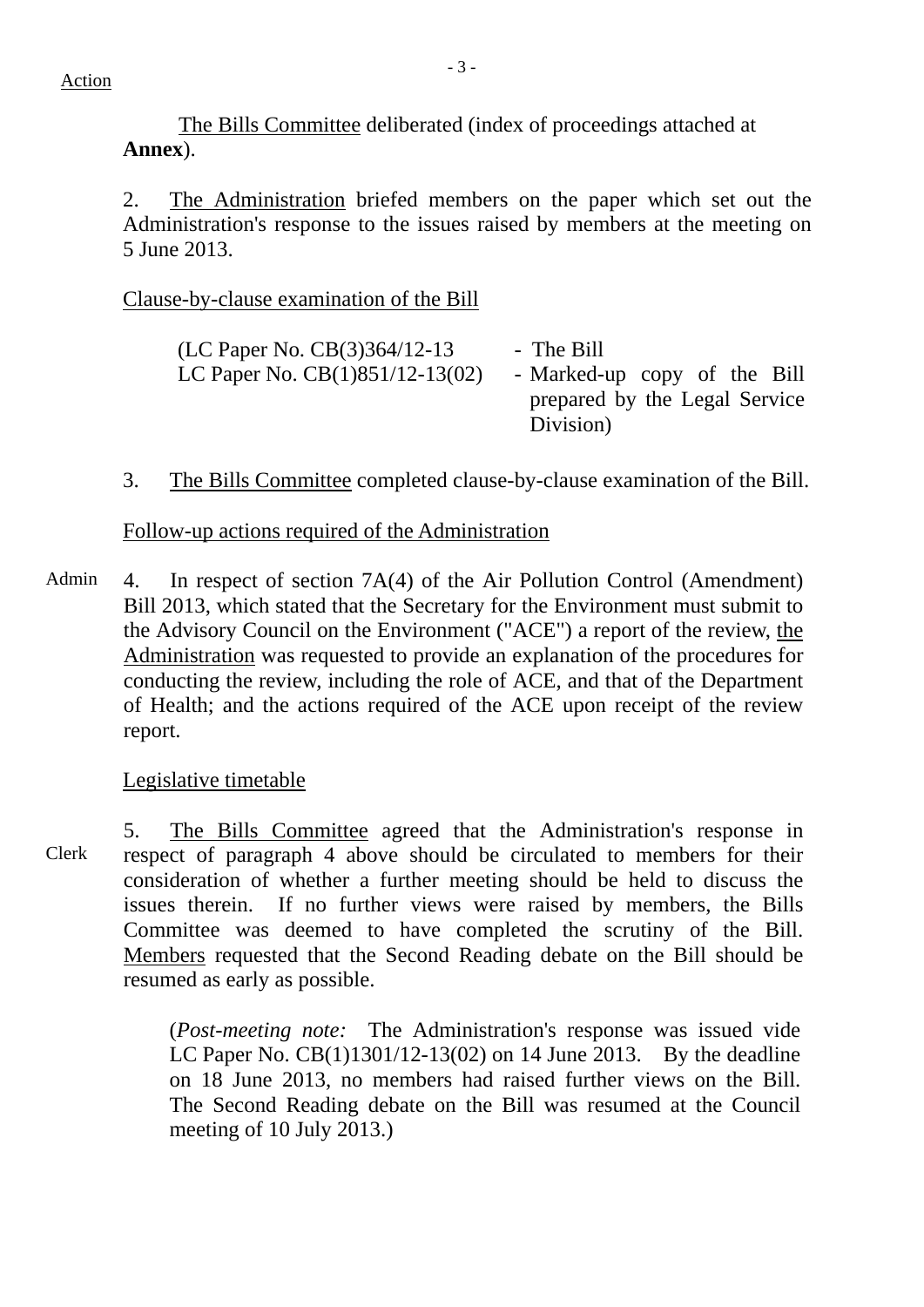## Action

# **II Any other business**

6. There being no other business, the meeting ended at 9:20 am.

Council Business Division 1 Legislative Council Secretariat 28 October 2013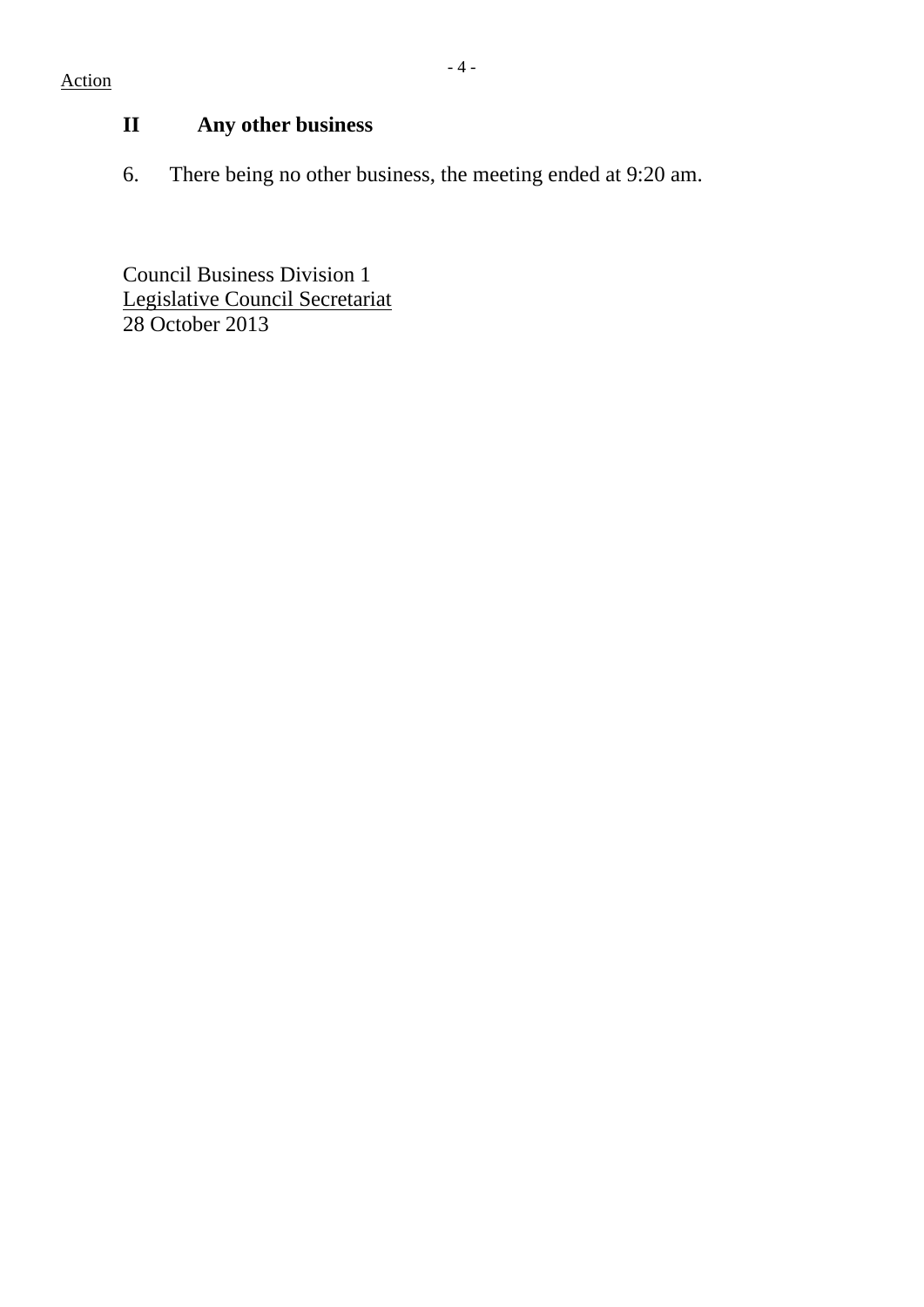#### **Annex**

### **Proceedings of the fourth meeting of the Bills Committee on Air Pollution Control (Amendment) Bill 2013 on Monday, 10 June 2013, at 8:30 am in Conference Room 2 of the Legislative Council Complex**

| <b>Time</b><br>marker | <b>Speaker</b>                                                                 | Subject(s)                                                                                                                                                                                                                                                                                                                                                                                                                                                                                                                                                                                                                                                                                                                                                         | <b>Action required</b>                                                                        |
|-----------------------|--------------------------------------------------------------------------------|--------------------------------------------------------------------------------------------------------------------------------------------------------------------------------------------------------------------------------------------------------------------------------------------------------------------------------------------------------------------------------------------------------------------------------------------------------------------------------------------------------------------------------------------------------------------------------------------------------------------------------------------------------------------------------------------------------------------------------------------------------------------|-----------------------------------------------------------------------------------------------|
|                       | Agenda item I - Meeting with the Administration                                |                                                                                                                                                                                                                                                                                                                                                                                                                                                                                                                                                                                                                                                                                                                                                                    |                                                                                               |
| $000430 -$<br>000625  | Chairman                                                                       | Opening remarks                                                                                                                                                                                                                                                                                                                                                                                                                                                                                                                                                                                                                                                                                                                                                    |                                                                                               |
| 001428                | $000626$ - Chairman<br>Administration<br>Ir Dr LO Wai-kwok                     | Briefing by the Administration on its response<br>to issues raised at the meeting on 5 June 2013<br>(LC Paper No. CB(1)1254/12-13(02))                                                                                                                                                                                                                                                                                                                                                                                                                                                                                                                                                                                                                             |                                                                                               |
|                       | Clause-by-clause examination of the Bill                                       |                                                                                                                                                                                                                                                                                                                                                                                                                                                                                                                                                                                                                                                                                                                                                                    |                                                                                               |
| 001532                | $001429$ – Chairman<br>Administration                                          | Clause 1                                                                                                                                                                                                                                                                                                                                                                                                                                                                                                                                                                                                                                                                                                                                                           |                                                                                               |
| 001741                | $001533$ - Chairman<br>Administration                                          | Clauses 2 and 3                                                                                                                                                                                                                                                                                                                                                                                                                                                                                                                                                                                                                                                                                                                                                    |                                                                                               |
| 003528                | $ 001742 - $ Chairman<br>Administration<br>Mr Dennis KWOK<br>Ir Dr LO Wai-kwok | Clauses 4 to 6<br>In respect of section $7A(4)$ of the Air Pollution  information/<br>Control (Amendment) Bill 2013 ("the Bill"),<br>which stated that the Secretary for the<br>Environment must submit to the Advisory<br>Council on the Environment ("ACE") a report<br>of the review, Mr KWOK requested and the<br>Administration<br>agreed<br>provide<br>to<br>an<br>explanation on the procedures for conducting<br>the review, including the role of ACE, and that<br>of the Department of Health; and the actions<br>required of the ACE upon receipt of the review<br>report.<br>Ir Dr LO opined that it was not necessary to<br>specify in the legislation all the parties being<br>consulted in the review process of Air Quality<br>Objectives ("AQOs") | Administration<br>to<br>provide<br>response<br>(paragraph<br>of<br>$\overline{4}$<br>minutes) |
| 003529 -<br>004002    | Chairman<br>Administration<br>Dr LO Wai-kwok                                   | Clause 7                                                                                                                                                                                                                                                                                                                                                                                                                                                                                                                                                                                                                                                                                                                                                           |                                                                                               |
| 004003 -<br>004830    | Chairman<br>Administration<br>Mr Dennis KWOK<br>Dr LO Wai-kwok                 | Clause 8<br>The Administration's confirmation that the<br>proposed transitional arrangement for ongoing<br>infrastructure projects would be applicable to<br>the list of projects set out in Appendix C of                                                                                                                                                                                                                                                                                                                                                                                                                                                                                                                                                         |                                                                                               |